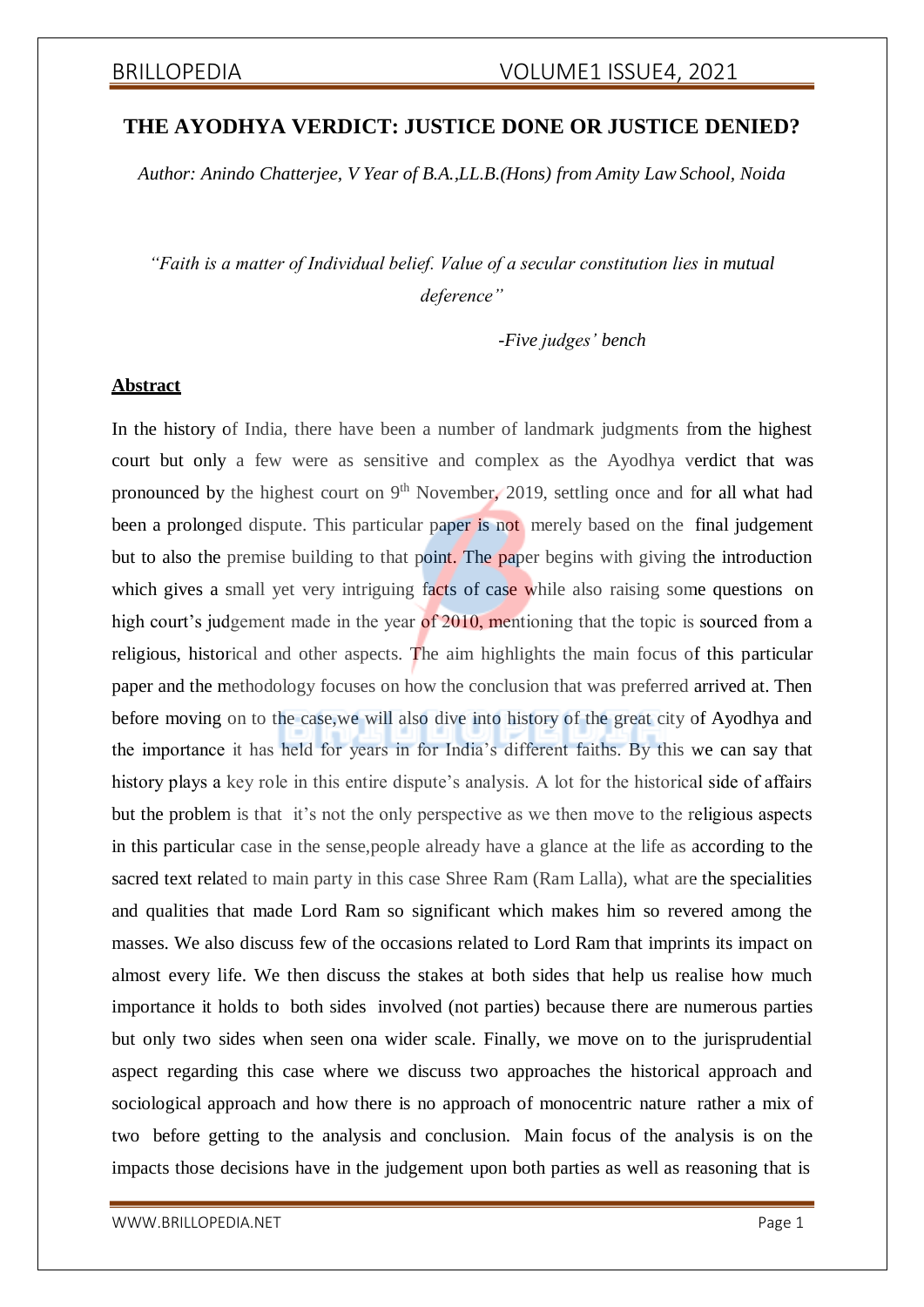possible behind it, at last we conclude where does this judgement stand in terms of doing proper justice with to both the parties.

# **Introduction**

Ayodhya the holy land of Shri Ram, the land almost every interested Indian wants to visit once before respectfully accepting the death-bed this was a dispute that shook the entirety of India by the sheer duration and possible religious riots brimming around the corner in that particular region. India is a secular country by the very endowments of the constitution it inherited from its forefathers but instances exists where the Supreme courtitself has with its competence upheld what was called a balanced judgement by him and one of those judgements was Ayodhya Verdict. Although, an argument can be raised by some why the land didn't come in possession of Sunni Wakf Board because they say the Babri Masjid was demolished by some assailants, while Ram Lalla Vrajman (the Hindu God was considered a juristic person) party made an argument stating no offering was made to Namaz by the Muslims but there was evidence of Hindus offering worshipsat different sites in the area that was disputed which was around 2.44 acre. The Allahabad High court's decisionabout this matter was that this land was to be made three parts of, without any proper evidences of ownership and it seemed as if the particular decision that has been made was purely to serve a purpose of preventing any riots. While on surface it seems that the HC judgement was a wise decision to prevent unrest but by a close look the problems lie bare in that said judgement. Let us further look into this case but not only a legal glance but also historical, social, religious, jurisprudentialglance (in no specified order) that will help us deeply correlate and understand the case at nota superficiallevel.

# **Aim**

To decode the long judgement by the honourable court and look into the details of this case from the historical aspect to the jurisprudential aspect and hence arriving at a conclusion regarding the effectiveness of this crucial judgement.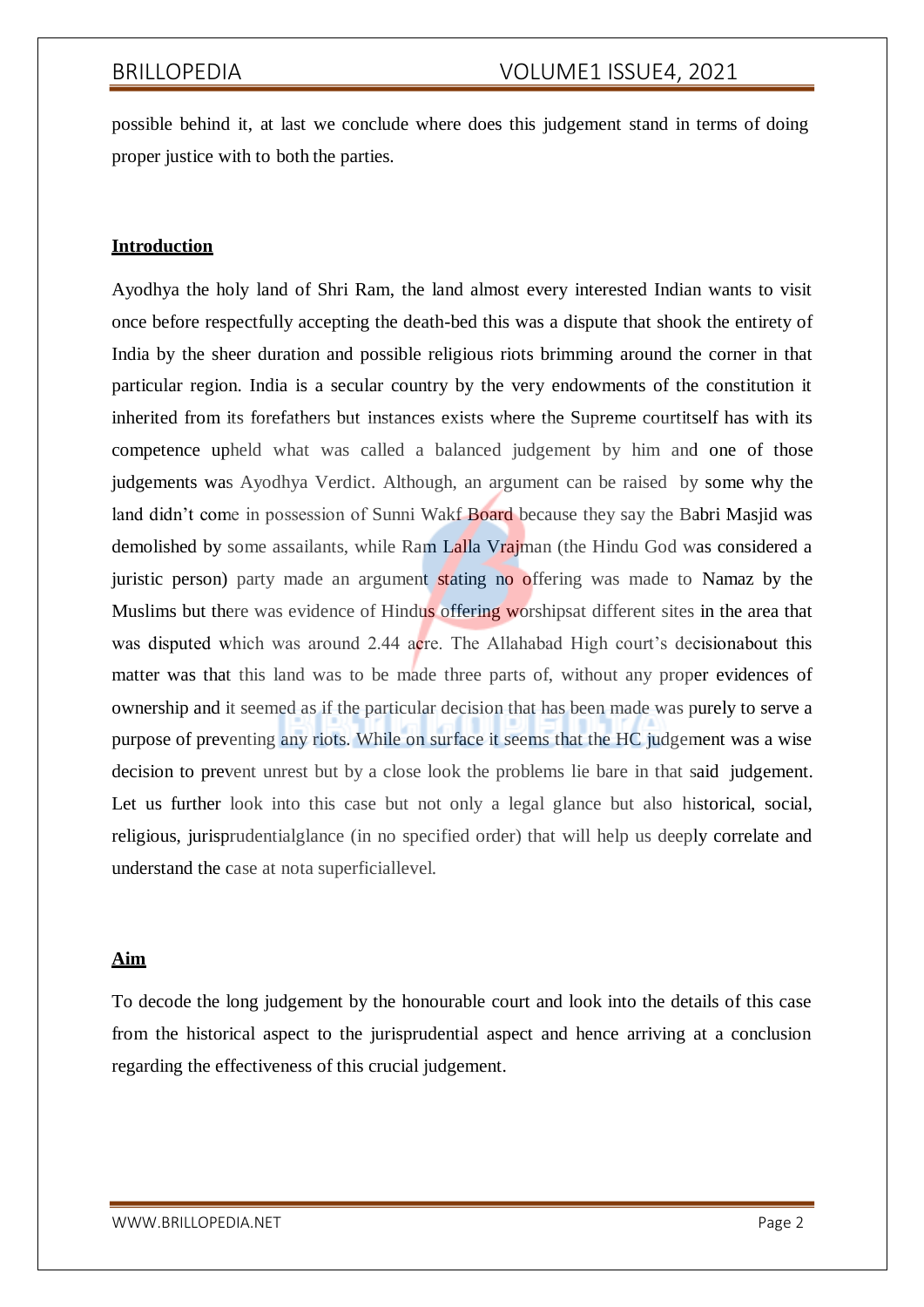# **Methodology**

If we dive into the historical and religious roots that the judgment was based upon and reading, comprehending the judgement given by the honourable court and analysing the jurisprudential aspect and hence arriving at an effective at a conclusion that does justice to this long-drawn dispute.

# **History of Ayodhya**

Ayodhya is an old city of India, that holds an appreciated spot in the confidence of Hindus, Jains, Buddhists, and Muslims. The Ramayana, a Hindu work of art, depicts the magnificence of the city, the excellencies of the rulers, and the faithfulness and thriving individuals. Hindus generally accept that Ayodhya had been the origination of Lord Ram, at Ram Janmabhoomi, the place where exists the destroyed Babri Mosque. With the ascent of an empire named Gupta Empire (320 to 550 AD), Hinduism again rose in Ayodhya, entering a brilliant age. The Gupta Empire covered northern India, Afghanistan, Bangladesh, and Tibet.

For Jainism, Ayodhya is a holy spot on the grounds that Jain's sacred text relates that five Tirthankars, including the originator of Jainism and the main Tirthankar, ShriRishabhDev, lived in Ayodhya. For Buddhists, Ayodhya holds an uncommon spot as a middle for Buddhism during the Mauryan Empire (322–185 B.C.E.). Ashoka the Great had been the extraordinary advertiser of Buddhism, extending the Mauryan Empire to cover virtually all of the region of present-day India. At the pinnacle of his realm building, Ashoka denied war and changed over to Buddhism, proclaiming Buddhism as the domain's religion and setting up Buddhist sanctuaries all through. Ayodhya became one of the focuses of Buddhism during his rule. $<sup>1</sup>$ </sup>

# **Importance of this much celebrated city**

Ayodhya additionally filled in as the origin of five Tirthankars, including the primary Shri Rishabh Dev, Tirthankar of Jainism, known as the founder of the respected religion jainism. The city shows its significance in the set of experiences and Buddhism legacy in India, with a few Buddhist sanctuaries, landmarks, and focuses of getting the hang of having been built at

[WWW.BRILLOPEDIA.NET](http://www.brillopedia.net/) **Page 3** 

<sup>1</sup> Newworldencyclopedia.org. 2021. *Ayodhya - New World Encyclopedia*. [online] Available at: <https:/[/www.newworldencyclopedia.org/entry/Ayodhya>](http://www.newworldencyclopedia.org/entry/Ayodhya) [Accessed 9 October 2021].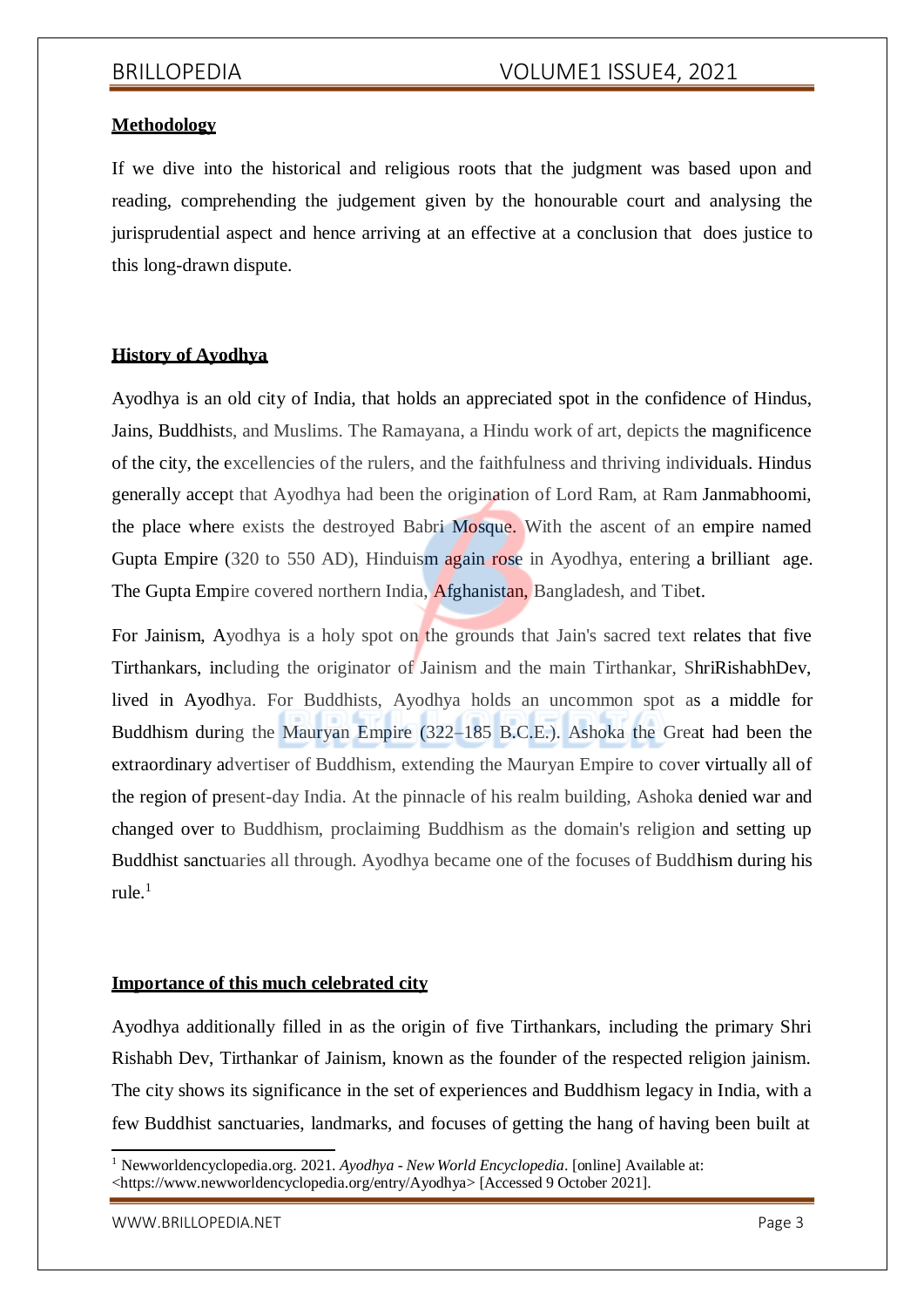this place during the age of the Mauryan Empire and Dynasty of The Gupta. Ayodhya arrived at the pinnacle of its brilliant age during the rule from the Guptas over India. BhagwanSwaminarayan, the organizer of the Swaminarayan faction of Hinduism, lived here during his youth years. BhagwanSwaminarayan began his seven-year venture across India as Neelkanth in Ayodhya. Tulsidas started to compose his popular Ramayana sonnet Shri Ramacharitamanas in Ayodhya in 1574 AD. A few Tamil Alwar makes reference to the city of Ayodhya. Ayodhya had been the origination of Bhahubalee, Brahmee, Sundaree, King Dasarathaa, AcharyPadaliptasurisvarjee, King Harishchandr, Shri Ram, Achalbhraata, and the 10th Gandharaa of Mahaveer Swami. The Atharv Veda referredAyodhya "the city worked by divine beings and being almost as prosperous as heaven itself." Ayodhyawas the survivor of plunder and termination during the Ghaznavi strikes and Ghori intrusions. Some Hindu sanctuaries had been plundered and annihilated. Some accept that the BabriMasjeedhad been built on the remaining parts of a sanctuary, however that guarantee stays questionable. With some Muslim rulers set up on all sides of the city under Mohammad Ghori, The City lost its key and monetary significance to the city of Lucknow and Kanpur.

As indicated by a 11th century Korean narrative the SamgookYusa, the spouse of King Sooro that was from old Korean realm of Geoomgwan,Gayaaprincess who went by a vessel from a distant land known asAyuta to the region of Korea in 48 AD. The normal point of view has been that the narratives of Korea alluded to Ayodhya, yet a few researchers accept that the unfamiliar land that maybe the city of Ayutthaya of the country Thailand. The Koreans are familiar with the princess as Hio Hwang-alright, the principal sovereign of Geoomgwan Gayaa thought about a precursor by a few Korean heredities.

# **History of Babri Masjid**

Babri Masjeed, even called the Babari Mosque or Babur Mosque, previously Masjid-I Janmasthan, is a masjeed in Ayodhya, the state of Uttar Pradesh, India. As stipulated by etchingsright there, it is believed that it was inherent in the year nine thirty five(935) of the Islamic schedule (September 1528–September 1529) by MīrBāqī, potentially a particular bey that served the Mughal sovereign Bābur. In conjunction that was within panipat and shambal mosque, from the three masjeeds said to have been created in sixteenth century upon Bābur's orders.Beg or Bey and BEGOM. Beg is a Turkish title signifying "chief or lord" later "crown prince," identical to the Arabic-Persian amīr. The female type of bey is begom (in Mughal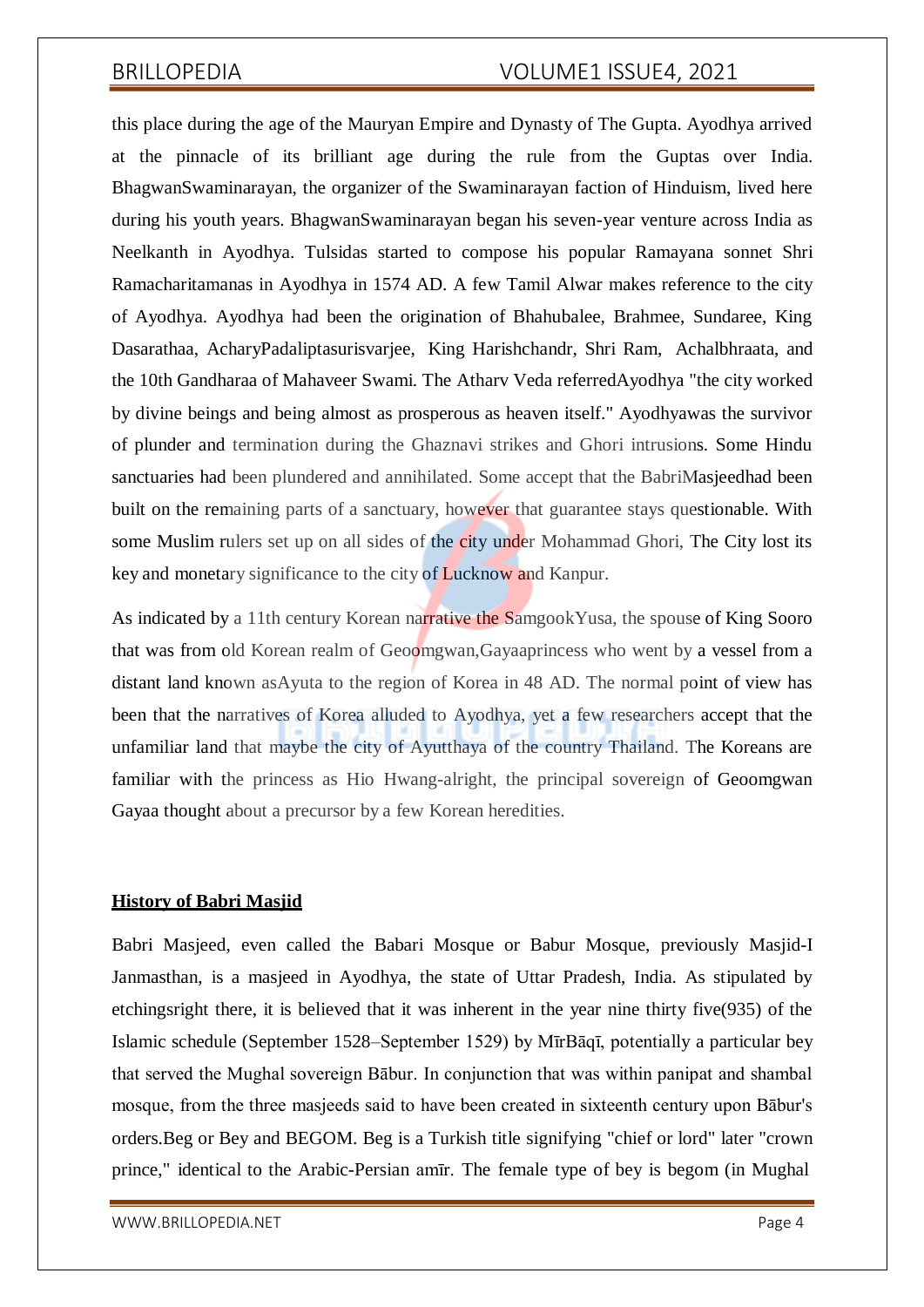India begam) from Turkish begim "woman, princess."<sup>2</sup>The Babarimasjeedwas obliterated in 1992 in the midst of numerous years of pressure regarding the site among Hindus and Muslims. The mosque was built in a style created under the fleeting Lodhī tradition that went before the Mughals: little with a solitary path plan of three domed inlets along with the mass of the qiblah. The passage of the centeralcove—a pīshṭāq underscoring the structure's quality and significance—was impressively at a height more than the ones present on side alcove.

The area that belongs to the mosques was a wellspring of conflict among Muslims and Hindus, the last attesting that it was based on janmabhoomi of Ram,this site is the one they accept to be the origination of the Hindu divinity Rama. The originally recorded occurrence of contention on places in between strict networks was in the year of 1853,this was during a period of socio-political change all through India. In direct British guideline or British raj over the Indian subcontinent, separate spaces that belonged to this particular site was set up for the Hindus and Muslims. In the year of 1949, after India was divided and became free, pictures of lord Rama were made present in the mosque. The site was deferred into twoparts; however, the pictures were not eliminated. $3$ 

### **Case History**

Before we dive in legalities of the matter it is very important to completely understand the historical element that spurred this historical long drawn dispute.

### **The phase before Independence**

The initially recorded legitimate history in Ayodhya issue traces all the way back to 1858. A FIR was recorded on November 30, 1858, by one Mohd. Salim against a gathering of Nihang Sikhs who had introduced their nishan and stated "Ram" inside the Babri mosque. They likewise performed havan and puja. Sheetal Dubey, the thanedar (the station house office of yesteryear) of Avadh, in his report on December 1, 1858, checked the protest and surprisingly said that a chabutra (stage) has been built by the Sikhs. This turned into the a primary proof

[WWW.BRILLOPEDIA.NET](http://www.brillopedia.net/) And the state of the state of the state of the state of the state of the state of the state of the state of the state of the state of the state of the state of the state of the state of the state of the

<sup>2</sup> Iranicaonline.org. 2021. *Welcome to Encyclopaedia Iranica*. [online] Available at: <https://iranicaonline.org/articles/beg-pers> [Accessed 9 October 2021].

<sup>3</sup>Encyclopedia Britannica. 2021. *Babri Masjid | History, Architecture, & Facts*. [online] Available at: <https:/[/www.britannica.com/place/Babri-Masjid>](http://www.britannica.com/place/Babri-Masjid) [Accessed 9 October 2021].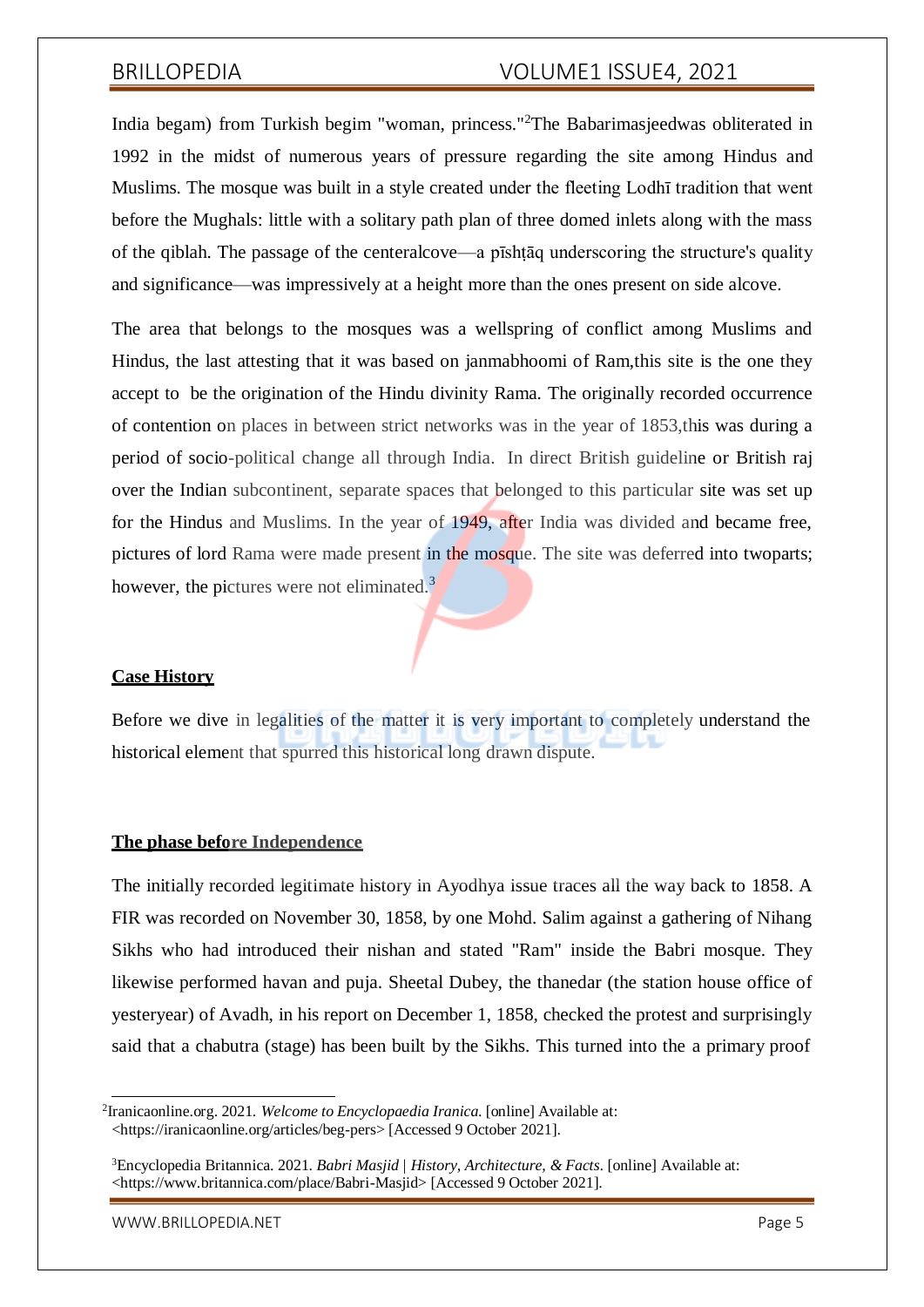of the fact that Hindus were available in the external patio and inside the internal yard. The legalconflict started in 1885, when Mahanth Raghubar Das recorded a suit (No. 61/280) against Secretary of State for India in Council in the common court of Faizabad. In his suit, Das guaranteed that he was a mahanth and was situated at the chabutra in the external yard and ought to be allowed to develop a sanctuary there. The suit was hence dismissed. In 1886, a Civil Appeal (No. 27) was documented against the 1885 judgment. Region Judge of Faizabad, FER Chamier, chose to visit the spot prior to passing the said order. He later, to the disappointment of the appealing party dismissed the appeal. A second Civil Appeal (No. 122) was documented against this second dismissal, which was once again dismissed by the court of the Judicial Commissioner. For the following 63 years, no lawful advancement in situation. In 1934, an uproar occurred in Ayodhya and Hindus destroyed a part of the design of the contested site. The part was remade into brick and mortar by the Britishers.

### **Post-Independence scenario**

On the mediating evening of December's  $22<sup>nd</sup>$  and  $23<sup>rd</sup>$  of 1949, statues of God were found inside the masjeed's focal dome. Then, at that point, Faizabad DM KK Nayar on December 23 morning reiterated UttarPradesh CM Govind Ballabh Pant about a gathering of Hindus entering the site when abandoned and setting the statue of God. A FIR was documented for that situation and the entryways were locked that very day. On December 29, the city magistrate passed a written order under Section 145 of the Criminal procedural code that made sure that all the property is attached and selected, the Nagar Mahapalika"president PriyaDutt Ram" as a collector of the particular property. After seven days, on January 5, of the year 1950, PriyaDutt Ram accepted responsibility as the collector.

On 16th January 1950, Gopaal Singh Visharadd of HinduMahaaSabha turned into the first individual to document a much-anticipated case in quite a while for the situation. GopalVisharad documented a seething case against Muslims that were 5 in number, the government of the state, and also the DM of Faizabad appealing for the option to implore and lead Puja in the inward patio. Around the same time, the common adjudicator passed a request for order and permitted the puja. On May 25, the back-to-back suit was recorded by PramahansRamchandr Das against Zahur Ahmed and others and this wasalmost alike to the primary suit. After nine years, on December 17 of the year 1959, NirmohiAkhaada recorded the triplet completion suit to assume dominion over the administration from the recipient.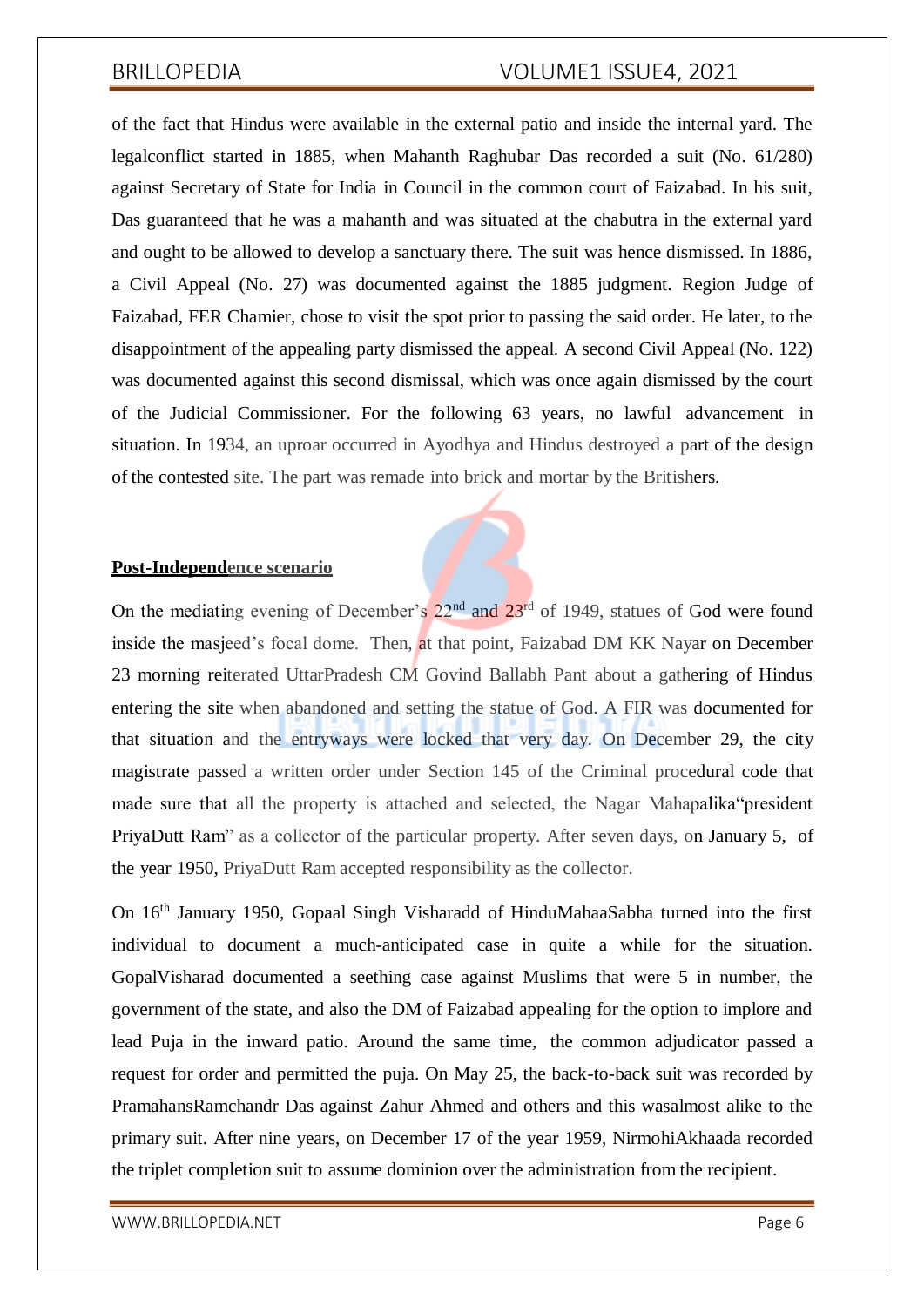### **Direct connection with the recent case**

After two years, on December 18 of the year 1961, Sunni Central Wakf Board alongside that load of respondents named in the prior suits, documented the quartet completion suit in Civil Judge's court, Faizabad, asking for the expulsion of God idols and giving over the ownership of mosque. On March 20, 1963, Court made a decision that whole Hindoo people group can't be addressed by so limited people. It requested regarding a public notification to implead Hindu MahaSabha, AryaSamaaj, and Sanaatan DharmaSabha as litigants to address the Hindu people group.

On July 1 of the year 1989, the quintet of suits was recorded by previous High court of Allahabad's Judge DeokiiNandanAgarwal as the "next companion" of Ram LallaVrajmaan (the god, considered a minor legitimate individual) under the watchful eye of the Faizabad's civil judge. It asked that the entire site be given over to Ram Lala for the development of another sanctuary. In 1989, Shia Wakf Board likewise recorded a suit and turned into a litigant for thisvery case.

### **Real Trouble begins**

On January 25 of the year1986, UmeshChandrPandey, a lawyer, recorded an application with Munsif Magistrate, Faizabad, supplicating that the locks ought to be opened and people were allowed to have darshn of the god idols which was found inside. The Munsif judge dismissed the application saying documents identified with the matter are under the watchful eye of the high court. Pandey pursued the request in the Faizabad area court on January 31, 1986. On February 1, both DM and SP of Faizabad conceded in the court about not being any issue in keeping up with harmony in case locks are unbolted. Court asked for the kick-off of the locks and it was unbolted around that time. That moment was considered defining in the Ayodhya issue which adjusted India's political direction. After the locks were unfastened, the Muslim chiefs met in Lucknow on February 6 and a Babri Masjid Action Committee was framed with Zafaryab Jilani as the convenor. On July 12, 1989, High court in Allahabad passed an order moving every one of the suits to the High court's three judged bench. On October 7 and 10, 1991, BJP got the premises in question alongside some abutting region (complete 2.77 sections of land) to foster it for the travel industry reason under the land acquisition Act. This procurement was challenged by Muslims through six writ petitions. The procurement was struck down by high court in  $11<sup>th</sup>$  of December . On the date of 6th December 1992, this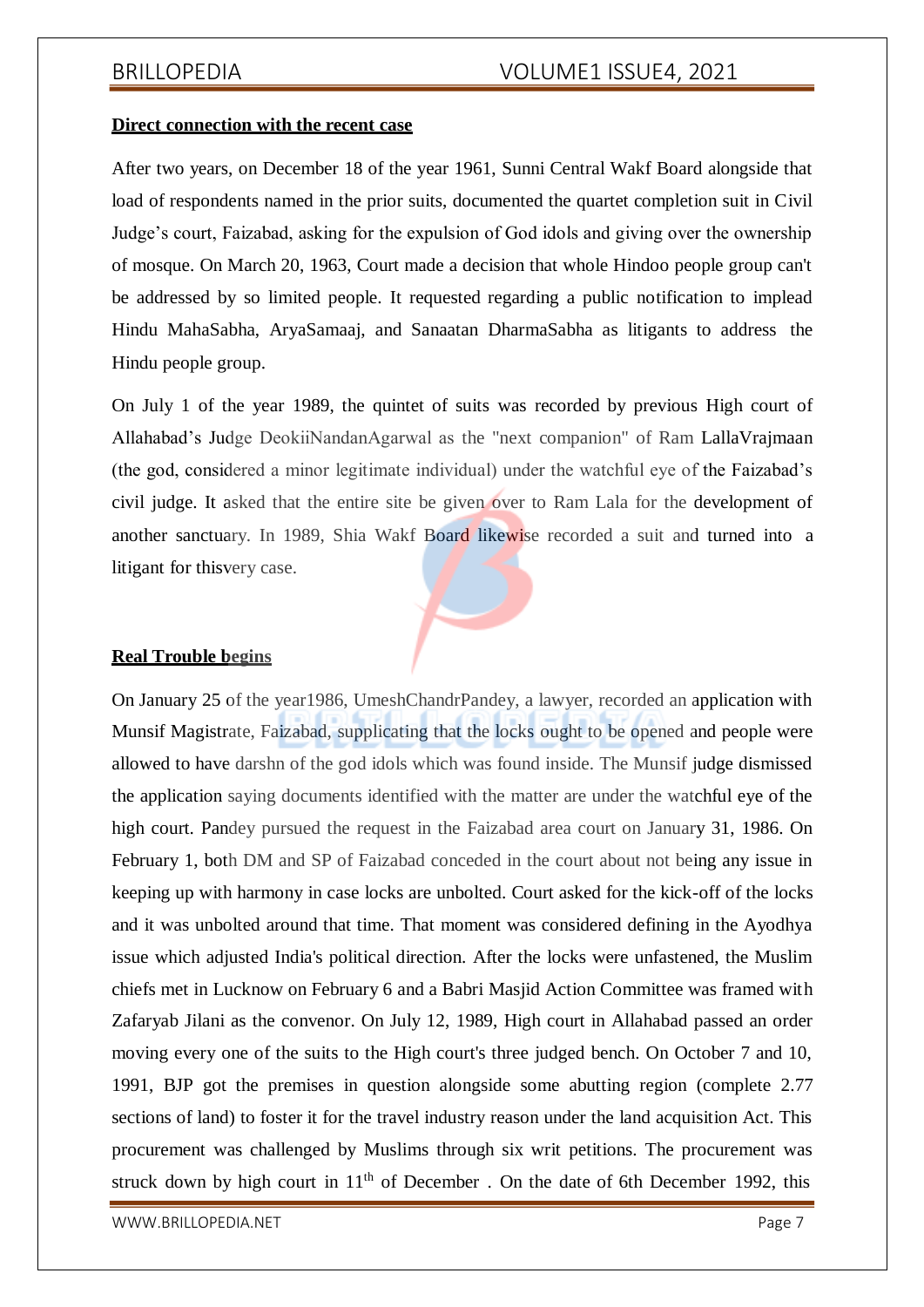mosque was illegally annihilated notwithstanding interim orders passed by high court and supreme court, and 49 FIRs were filed against a few groups, including some BJP leaders, in the destruction case.

# **After wreckage scenario**

On December 21, 1992, Hari Shankar Jain recorded a request in the Lucknow seat of the Allahabad High Court that his cardinal right in order to revere Lord Ram. On January 1, 1993, high court made it so that each Hindu has the option to revere at the spot accepted to be the origination of Lord Ram. Nonetheless, detecting further difficulty, the union government on January 7, 1993, got an ordinance passed — the Acquisition of Central Area at Ayodhya — gaining 67 number of sections of land of land, including the contested site along with the surrounding regions. Likewise, the union government requested supreme court to decide if there was a Mandir before the development of the Babri mosque. Following the acquisition by the public authority, Mohd. Ismail Farooqi documented petition in Supreme Court challenging it. The SC established a five-judge seat to hear the petition. On October 24, 1994, Supreme court held that the procurement was legitimate. Thirteen years of high court in Allahabad took the case in March 2002, a case hearing started for the title suit of the Ayodhyacase. In July 2003, the Allahabad High Court requested unearthing at the contested site. "The Archaeological Survey of India" (ASI) did the unearthing and presented its report on August 22, 2003. In its report, ASI said that there was a gigantic design underneath the contested construction and there were objects of Hindu faith.

# **The puzzling judgement**

On 30<sup>th</sup> September, 2010, the threejudged seat of Justice Dharamvir Sharma, Justice Sudheer Agarwal and Justice SU Khaan of high court in Allahabad gave its decision in the suit of title. It separated the land in contention into three sections, distributing one part respectively to Ram Lala, NirmohiAkhada, and Sunni Waqf Board. Every one of the involved parties — Ram LallaVirajman, Sunni Wakf Board, and NirmohiAkhaada — pursued in the highest court that is Supreme courtCourt against the Allahabad high court judgment. On May 9 of the year 2011, a seat of Justices AftaabAlam and RM Lodhha, conceding a cluster of requests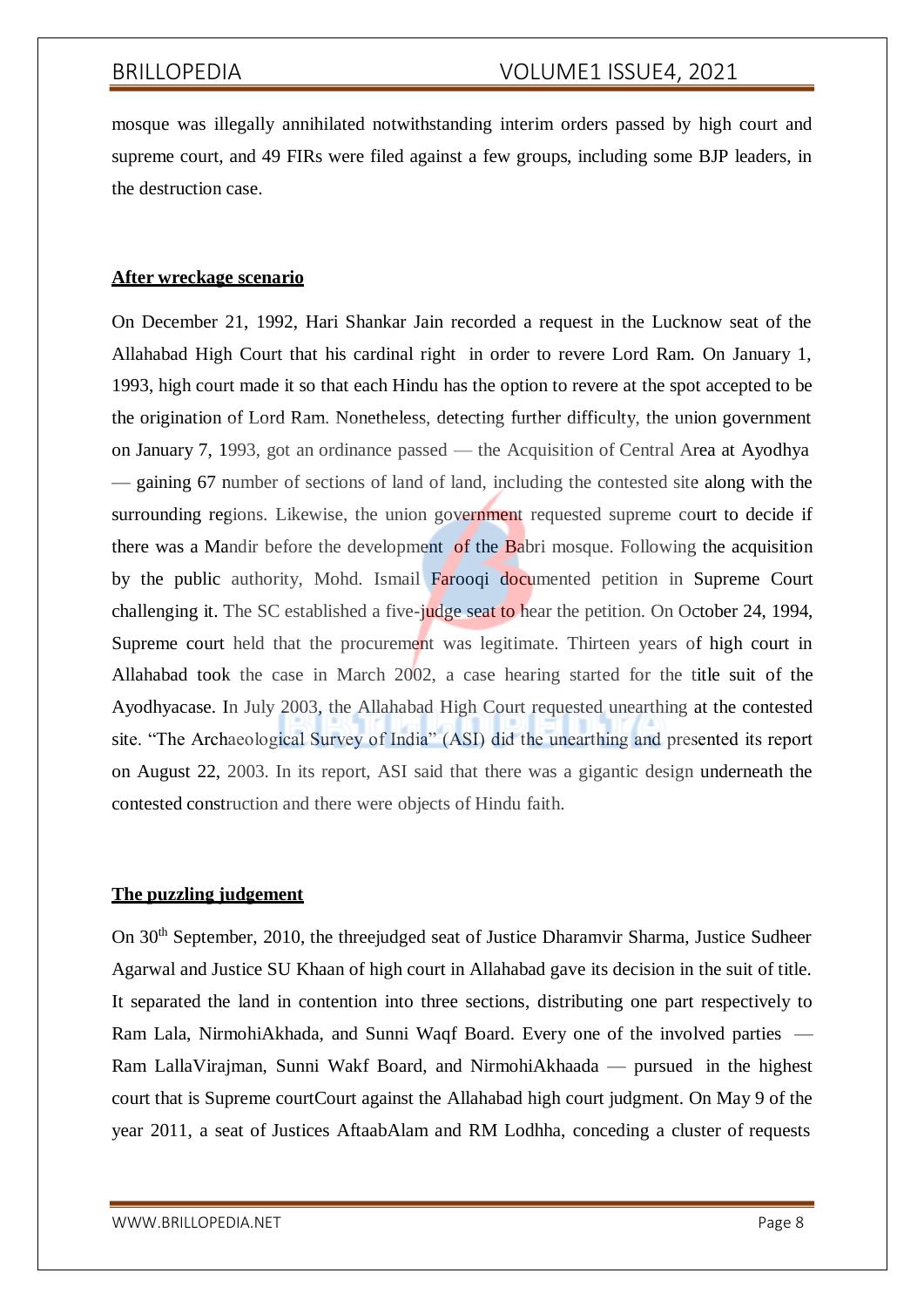from both side of associations, withheld the 2010 judgment of the Lucknow Bench of high court in Allahabad and guided the involved parties to keep up with the norm at the site.

# **The final frontier**

On January eighth of thisyear(2020 in this context), the SC put forth a 5judged seat to hear thesuit of title in Ayodhya. After two days, his honor UU Lalit removed himself from the five-judge seat. In February this year itself, Chief Justice of India RanjanGogoii shaped a five-judge seat under him, alongside his honor Ashok Bhooshan, his honorNazir, his honorBobde, and hishonorChandrachud. The seat proposed a court-observed mediation an alternate form of redressal of dispute, Former SC Judge his honor FM Kalifullaa, Sri Ravii Shankar, and senior lawyer SreeramPanchoo were in the constitutedmediation board. The mediation started on the thirteenth March at Faizabad's Awadh University. 7 rounds of conversation occurred however it didn't bear any results. On second August, the court chose to begin ordinary hearings from sixth August. The highest court had heard the case routinely for forty days and during the recent 11 days, 1 additional hour was given for parties to finish their contentions. The contentions from all sides for the situation were finished on  $16<sup>th</sup>$ October and the judgment was set for later.<sup>4</sup>

# RILLOPEDIA

# **High court of Allahabad's decision- how justifiable?**

With so much going it is perhaps easy to lose track of what significant is happening but we have not lost track ofAllahabad high court three judged bench's decision that divided the disputed land into three parts.

Before moving, it's required to analyse the Allahabad court's judgement that transpired and took a controversial turn, without going much into judgment merits it still comes across as a strange judgement because this court itself in 2003 had requested unearthing of the site by ASI and there were indications that were clearly of Lord Ram temple way before the structure of the Babri Masjid that was funded by the Mughal king Babur. Hence clearly

<sup>4</sup>Anshuman, K., 2021. *Ayodhya case: A brief history of India's longest running property dispute*. [online] The Economic Times. Available at: <https://economictimes.indiatimes.com/news/politics-and-nation/ayodhya-casea-brief-history-of-indias-longest-running-property-dispute/articleshow/71988076.cms?from=mdr> [Accessed 9 October 2021].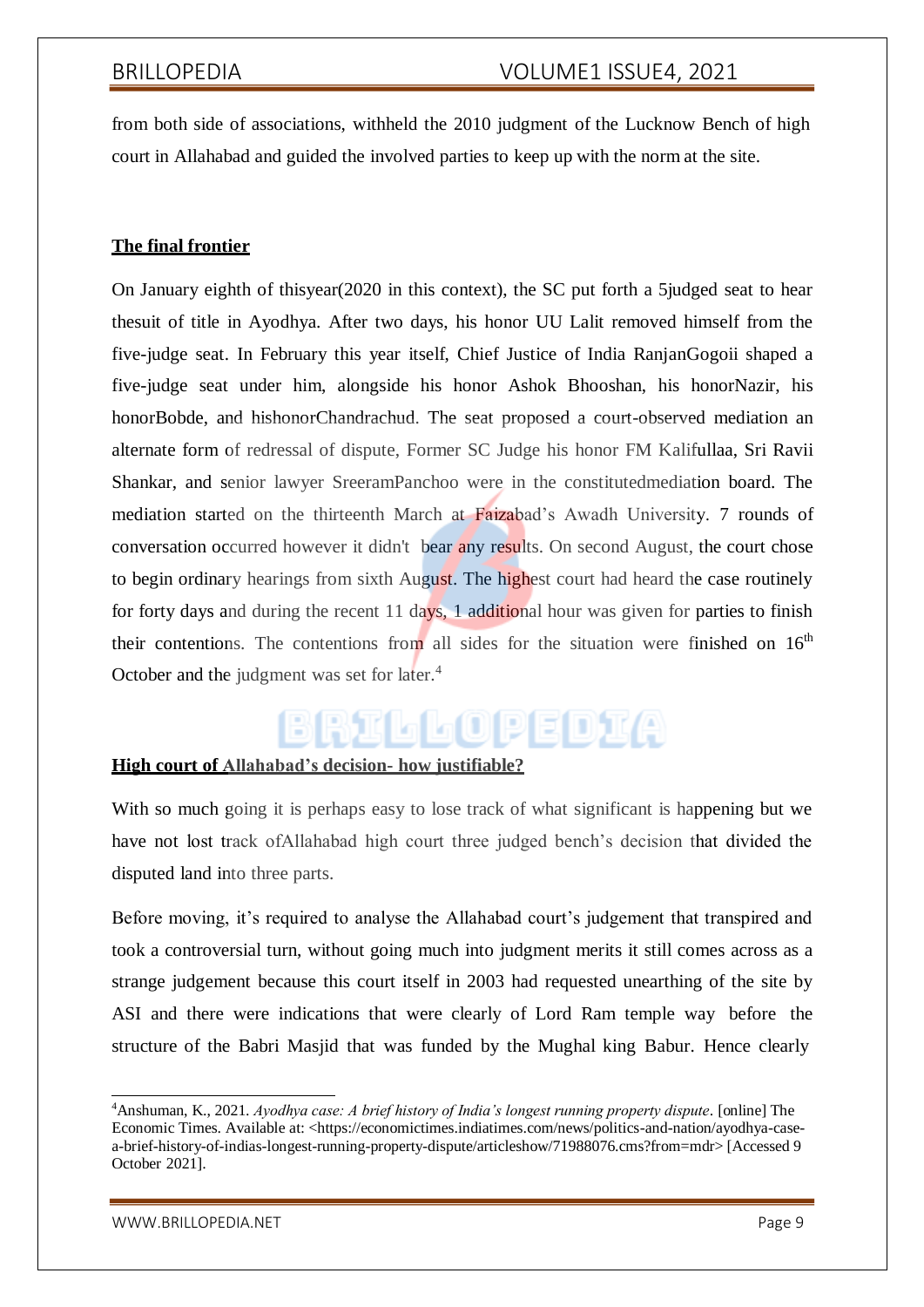showing a demolition of the original Ram Mandir by the Mughal king Babur before Babri Masjid was even constructed on the site. The claim of someonewhodestroyed cannot be better compared of an original holder and original holder in this case clearly appears to be the Hindu community. Therefore the land that was under dispute was divided land into three might seem outlandish despite the historical evidences present. Yes, it can be contented that it may be done to dissolve communal pressure but it would not change original ownership of the land and the title of the land cannot be altered of the disputed land just due to the fear of communal riots, for sure there might be better alternative but the Allahabad court's Lucknow seat chose the safest option lacking any real conviction.

# **Significance of Lord Ram in Sanatan Dharma or Hindusim**

Shree Ram or Ramchandra is the seventh incarnation of Lord Vishnu, the supreme man with honor and righteousness or the Maryada Purshottam. Lord Ram is the epitome of the qualities that a man should possess or aim to possess. Endless valour, strength and infinite talent for archery were only a few of the qualities that were honed by Shree Ramchandra. His life is full of challenges and he is also revered as a man who shows and maintains his best of qualities even in most of adverse of situations. His wife Sita is his beloved one and he is her ideal husband. But everything does not go well as the fairy tales about a kingand queen who lived happily thereafter. His second wife and mother of his beloved brother Bharat, Kaikeyi demands from King Dashrath the father of Shri Ram and king of Ayodhya that he must comply with one thing as demanded by her so then due to that one wish she asks Dashrath the exile of his eldest son Ram to forests for 14 years so that her son (Bharath) could become the king of Ayodhya. Bereaved and heartbroken King Dashrath reluctantly asks his son Ram of the same, and Ram being the ideal son he is at once agrees to abide by his father's words and leave the kingdom along with Sita and younger brother Lakshmana. This unbearable pain of separation from his most beloved elder son Ram breaks King Dashrath and he soon leaves the world to the heavenly abode. Shri Ram while in exile for fourteen years undertakes many adventures but the most grievous being the kidnapping of his beloved wife Sita. It so happens that Mata Sita spots a golden deer and asks Shri Ram to bring it for her actually that deer was nobody else but a trap from the demon king Raavan to lure away Shri Ram and Lakshmana away from Sita and kidnap her. But before leaving for the hunt the younger brother Lakshmana with his powers drew a "Lakshman Rekha" or a safety line that nobody else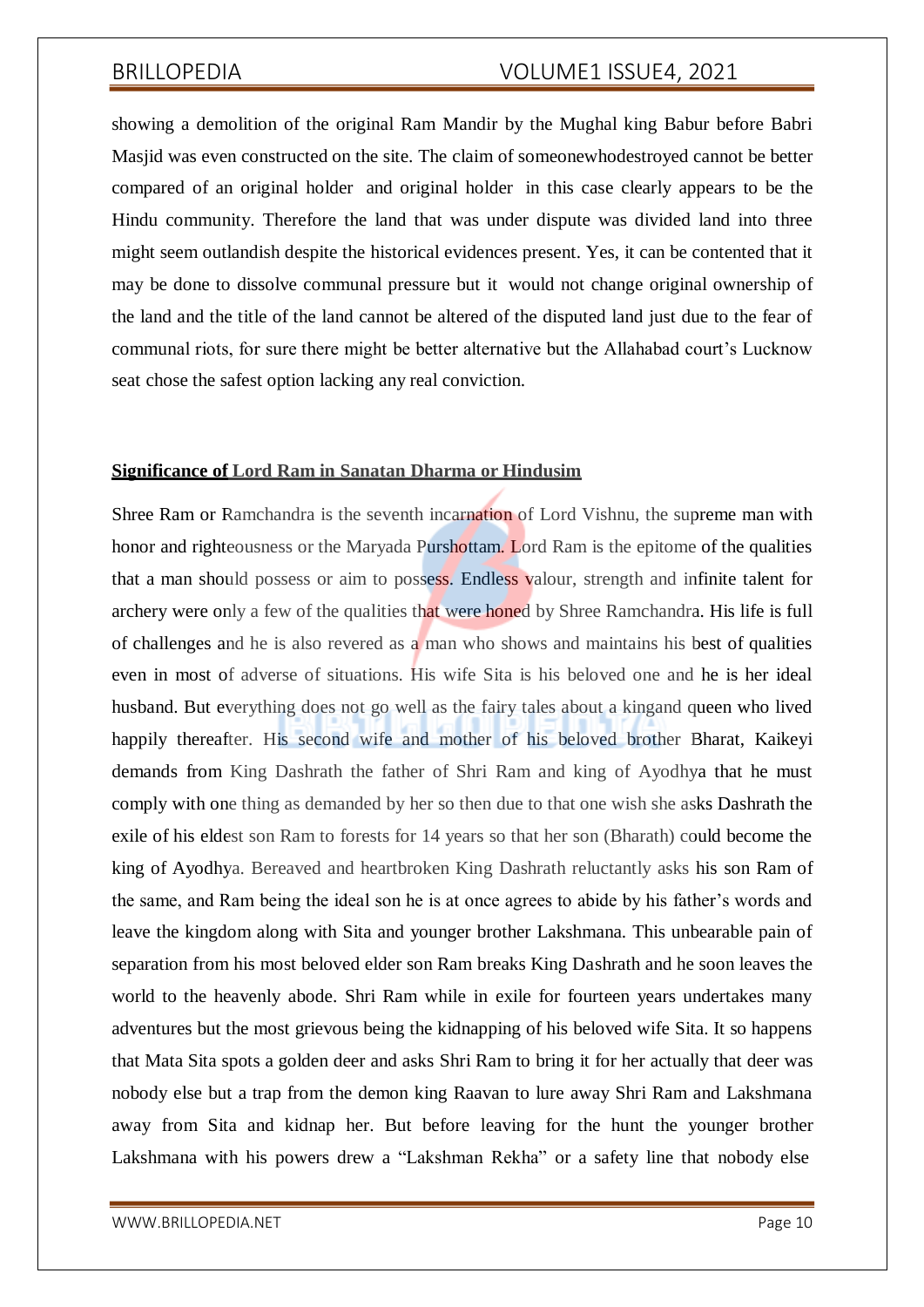would be able to cause any harm to Mata Sita by entering into the premises of the hut they were residing in. But the demon king Raavan had other plans, he disguised himself as a sage and asked for alms from Sita but Sita at first hesitantly denied but at some grave insistence from the old sage she stepped outside and was abducted by Raavan who assumed his true form. Long story short after showing great valour, courage and with the help of his great devotees like Lord Hanuman, Sugriva, his brother Lakshmana, Shri Ram finally slaid Raavan and reunited with Sita. But if you are thinking that wow now that is a happy ending you are wrong because even after returning from exile of 14 years, Shri Ram's life was not in any way happier. Despite becoming the king, some naysayers said that Mata Sita should not be the queen since she was abducted by the demon king. Mata Sita gave the Agni Pariksha or the fire test and came out unscathed thus proving he one directional devotion to Shri Ram and both lived and ruled happily ever after. But this is one version of the story another is the UttarKaand.

As per the Uttara Kanda, the story proceeds with Rama actually holding onto doubts about his better half's ethicalness during her bondage with Ravana. Rama along these lines banishes Sita to live with the sage Valmiki, and it is there that she bears him twin children, Kusa and Lava. Ultimately, the children return to Ayodhya where Rama perceives his posterity and, in an attack of regret, reviews the heavily wronged Sita. In the Ramayana everybody lives cheerfully ever after now, however, in the Uttara Kanda, the story isn't exactly wrapped up. As yet declaring her blamelessness, Sita currently swears her ethicalness on the actual earth which then, at that point quickly swallows her by opening underneath her feet. Rama, presently considerably more troubled, pledge to follow his significant other to paradise, yet Time appears to him in the pretence of an austere and calls for him to remain and satisfy his obligation on the planet. All things considered, Rama swims into the waterway Sarayu and from that point is invited into paradise by Brahma.<sup>5</sup>

### **Authenticity of Uttara Kanda**

Several questions are raised about authenticity of Uttara Kanda, while some consider it a part of Ramayana others consider this as latter edition to the Ramayana book saying it was written by Valmiki. There are several reasons to think that lack of veracity of the Uttara Kanda,

<sup>5</sup> World History Encyclopedia. 2021. *Rama*. [online] Available at: <https:/[/www.worldhistory.org/Rama/>](http://www.worldhistory.org/Rama/) [Accessed 9 October 2021].

[WWW.BRILLOPEDIA.NET](http://www.brillopedia.net/) NET A SAN A SERVER AND THE PAGE 11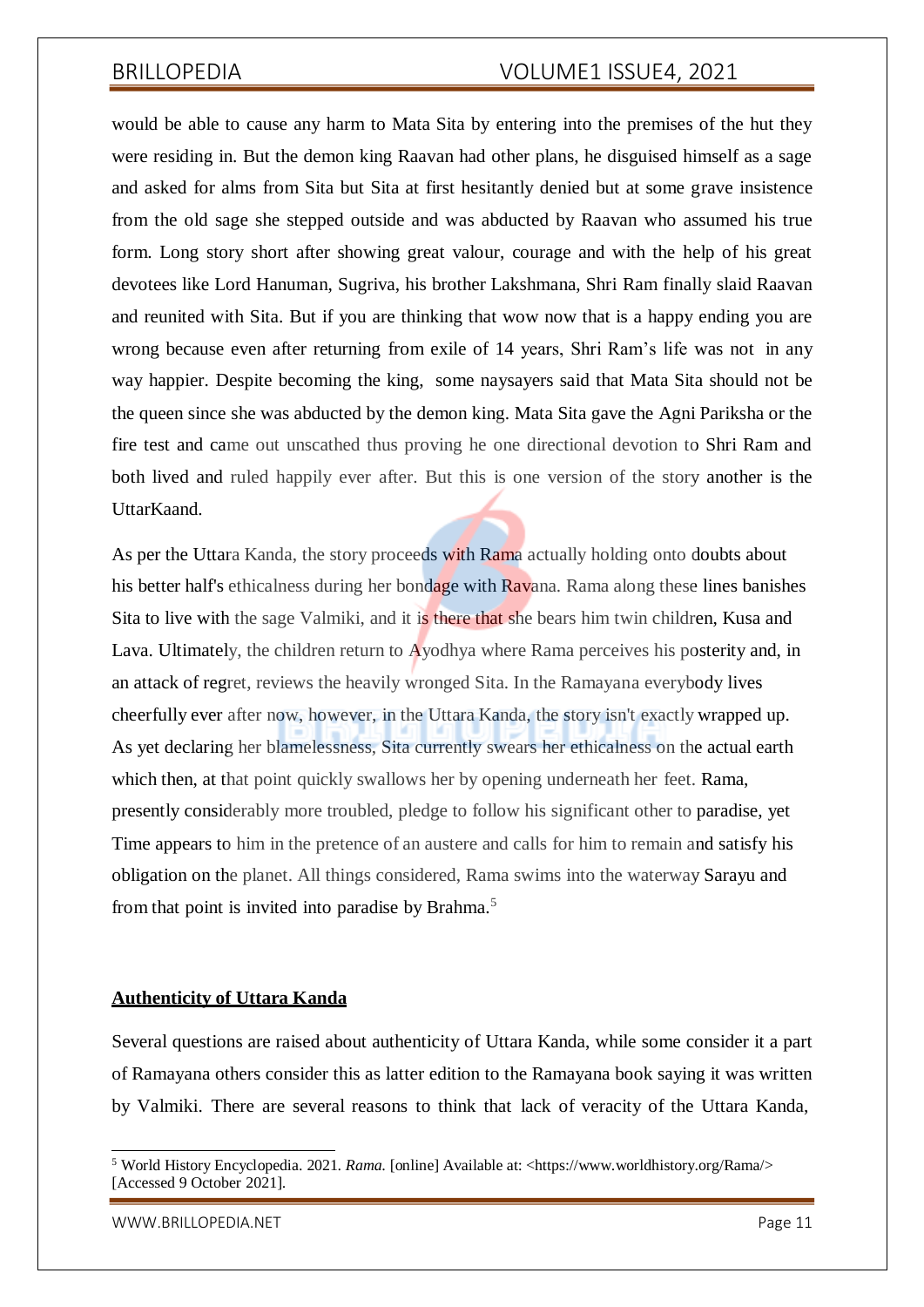firstly it has an inconsistent writing style, secondly there are issues in Uttara Kanda which harm the reputation of Shree Ram such as asking his wife to leave just because some subjects doubt her, thirdly in all Sanatani or hindupuranic texts it is a process of writing the falashruti or the result of reading the sacred text at the end but not in the middle and it was indeed added at the end of Yuddha Kanda thus indicating that, it was meant to be the end of the sacred texts of Ramayana by sage Valmiki and hence any further additions were frivolous in sense they were not added in ways by the original Author that is sage Valmiki.

### **Significance of Shri Ram in the Indian tradition**

Raam Navami is a spring Hindu celebration that commends the birthday of the Bharatiya God, Lord Rama. He is especially essential to the Vaishnavism custom of Hinduism as the seventh embodiment of God Vishnu the operator of the universe. The celebration commends the descension of Vishnu as Shri Ram embodiment, through his introduction to the world to King Dasharatha and Queen Kausalya in Ayodhya.

The commemoration of a part of the spring Navratri and falls on the 10th day in the bright portion of calendar month of Chaitra. Raam Navamiis government leave day in India. The meaning of the celebration demonstrates the triumph of virtuous over the sinful based on the Dharm to beat the Adharm.

Raam Navami festivity begins with offering jal (water) early morning to the God Sun (a god) to get endowments from him. Individuals likewise accept that God Sun was a precursor of Lord Rama<sup>6</sup>

### **Stakes on the Muslim Side**

Not much apart from the fact that it was another Masjid from the point of view of Muslims and not as significant as the Mecca-Medina. No doubt the illegal annihilation of the Babri Masjid was not correct and perpetrators should be punished accordingly in a different line of action but to maintain peace the Muslims could have had a masjid elsewhere rather than specifically at the Ram janamBhoomi. From the Right to worship point of view the

[WWW.BRILLOPEDIA.NET](http://www.brillopedia.net/) Page 12

<sup>6</sup> Free Press Journal. 2021. *Ram Navami 2021: Significance, tithi, legend - all you need to know*. [online] Available at: <https:/[/www.freepressjournal.in/india/ram-navami-2021-significance-tithi-legend-all-you-need](http://www.freepressjournal.in/india/ram-navami-2021-significance-tithi-legend-all-you-need-)to-know> [Accessed 9 October 2021].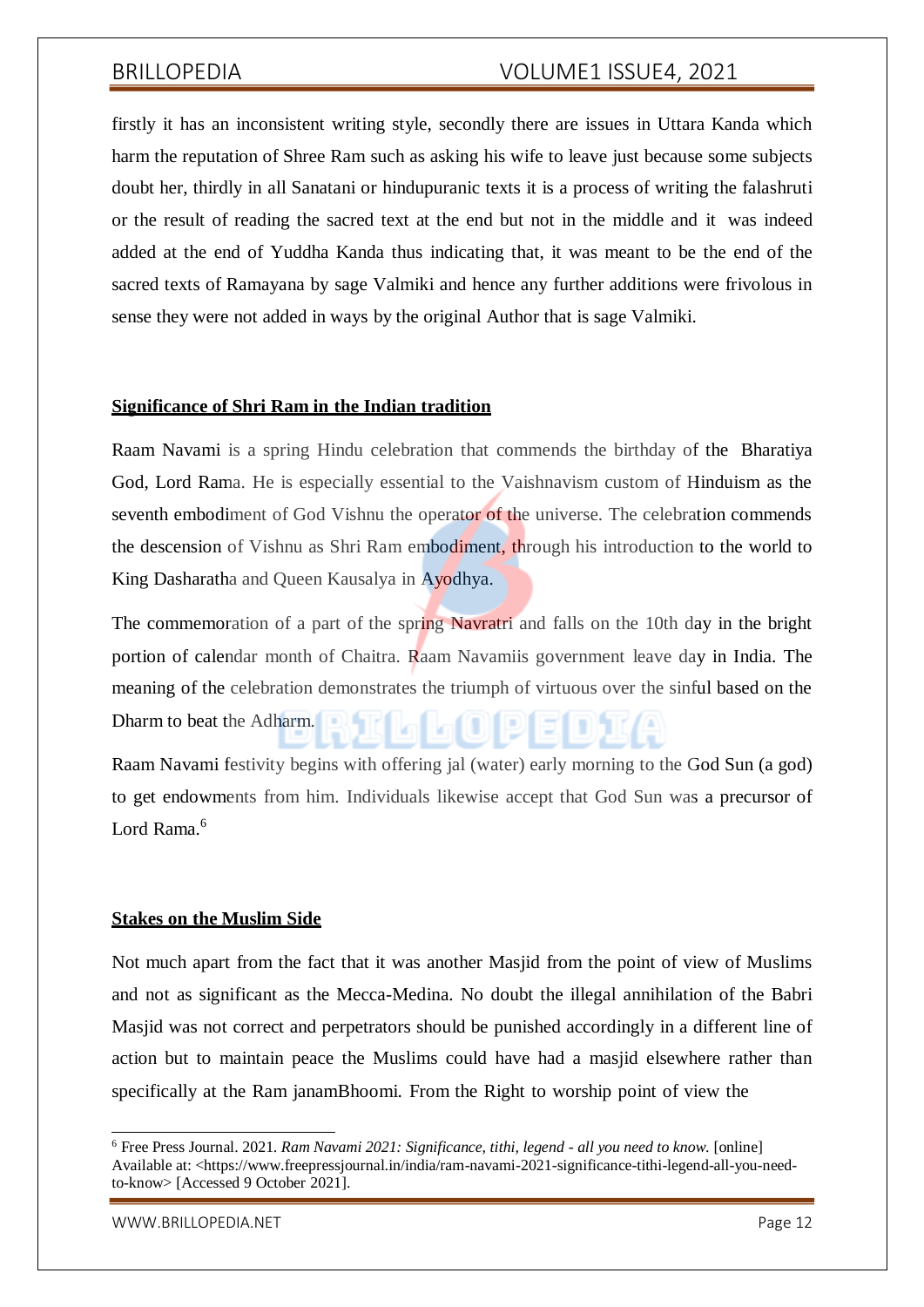significance of worship to the Hindus was much more due to that specific location compared to the Muslims. If it is still unclear as to what I mean here then here is an example if God forbid there is some temple is built at the site of Mecca- Medina by breaking down that place and the Hindus demand right to worship there, which party would have the greater right to worship and permission to rebuild? of course, the Muslims because it is their holy revered site. Similar is the case of Ram JanamBhumi, I hope that brings a wave of clarity in the minds of those reading.

# **Stakes on the Hindu side**

The stakes are heavy on the Hindu side of the things because Ayodhya is the birth place of Shree Ram and not only that but the site of the BabriMasjeed is the true site of the original Ram Mandir as per the 2003 ASI Report which revealed that there were remnants of the original Ram Mandir below the Babrimasjeed hence proving that the Majid was not the original structure at the site and it was built after destroying the original Ram Mandir by the Mughal emperor Babur. Moreover, the importance of Ram Mandir is akin to the importance of Mecca- Medina to the Muslims. Hence any longer denial of the holy site of Hindus to the Hindus could prove to be catastrophe from a peace of mind to the people in general point of view as well as the social, political point of view of the great country that is Bharat or India.

### **Jurisprudential view of the case**

In this case we will take two schools of jurisprudence to analyse the case that is the historical view of jurisprudence and sociological school of jurisprudence.

### **Historical view of Jurisprudence**

This School of thought by the actual name one can accept about the importance it provides for History and it's supporting sources. This School totally centres around the History of the general public, and just through the given history, laws can be made or further changed to create by the general public. Laws are not just for specific gatherings in a general public, rather they are for the whole society, however at that point the inquiry which emerges is that, assuming the law is for the whole society, what will be the source from which laws can be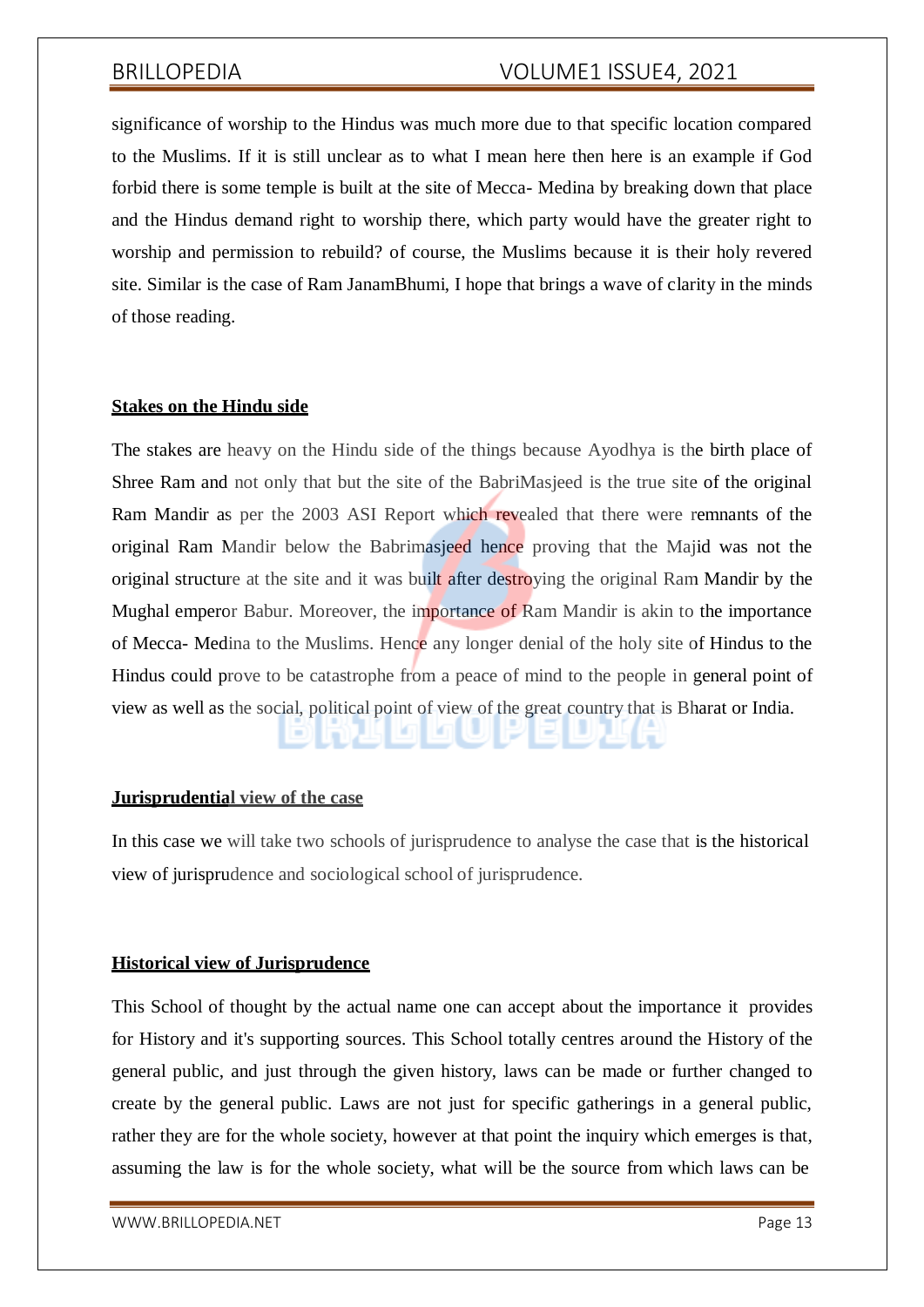made or taken. That is the reason, history assumes a significant part in this School of thought. At the point when we attempt to comprehend the historical backdrop of a country or a general public, then, at that point, we go over specific practices, customs, convictions which are truth be told followed for a long time and are viewed as holy laws administering that country or the general public. Friedrich Carl Von Savigny is known as the originator of this School of thought. Savigny portrayed law as language since it advances and creates by the immediate powers of religion, customs, propensities and the since long followed traditions continued in a country or society.

Then again, Sir Henry Maine was the organizer and mainproponent of the English historical school of statute. Maine expressed that "The development of reformist social orders has until now been a development from status to contract". This by and large implies that prior there was a proper status of a person without wanting to his/her will however with the advancement of civilisation, presently there is individual opportunity and freedom and everything is the result of the through and through freedom. In the Indian setting, this unrestrained choice isn't outright in nature, as there is a State's sensible limitation on our beloved fundamental rights.

To state in a brief what so far was meant in this School of law is that it underlines on Customs as the wellspring of law for the general public. It's anything but a bunch of rules, rather it changes remembrance over a significant time span at occasion of the general public.

### **Sociological School of Jurisprudence**

This School of thought was significantly impacted by the Historical School and the legal scholars associated with it. The explanation for it is that both the schools consider society as the premise of law making, both the schools acknowledge the way that there is a specific sort of connection among law and society. This School of thought additionally explained the issues and reactions raised against Historical School as it just thought about customs, religion and convictions of a general public as the wellspring of law, it just took crude sources while taking into account what should be the law for a general public or country. Though, in Sociological School of Jurisprudence, the relationship of a general public with its law and law-production was underscored, expressing those laws will change as per the need of a country or society and this interaction is ever going. This School portrays law as a social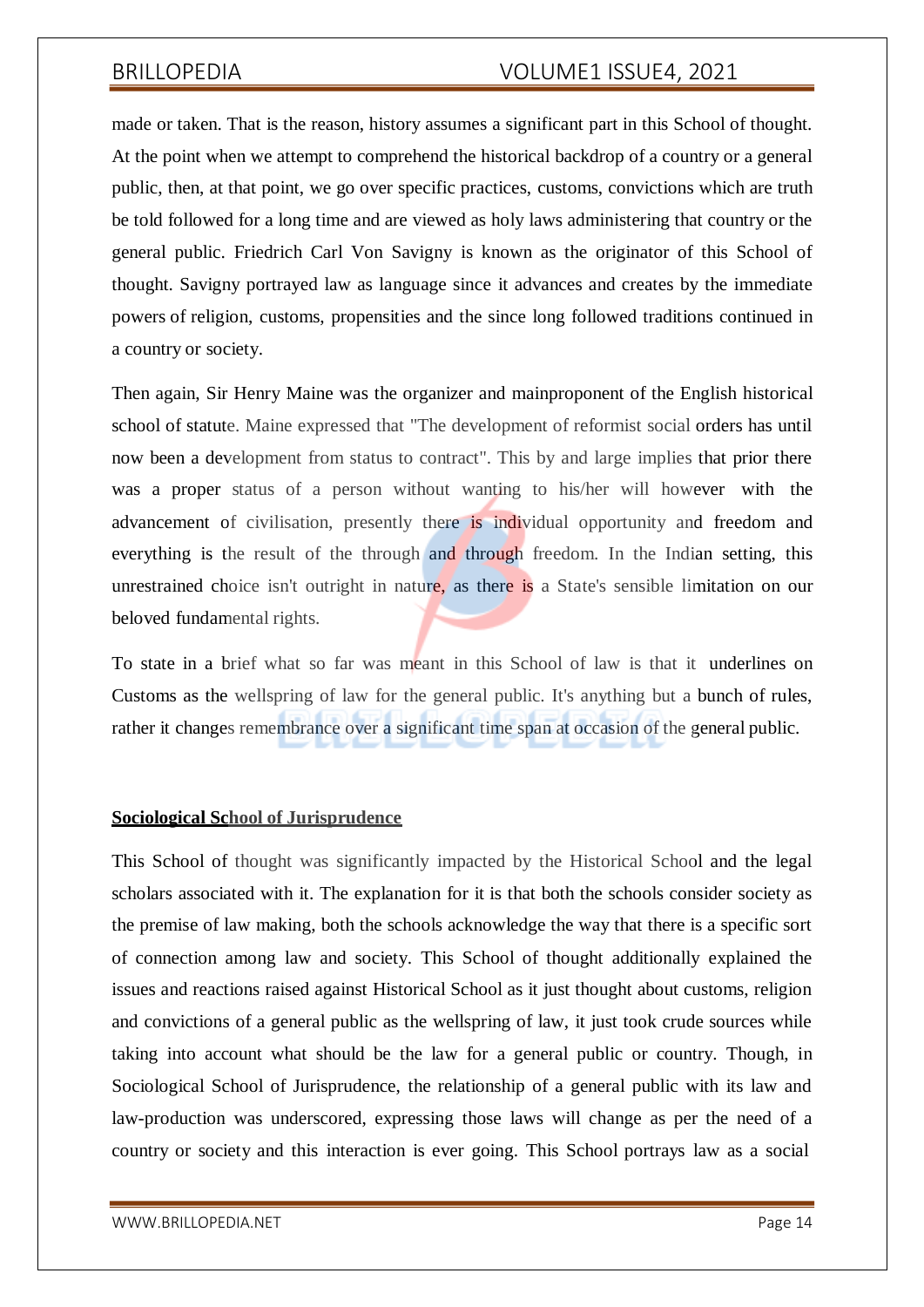marvel and looks at law regarding its effect on a country or society. There are more than four law proponents associated with the advancement of this School, and they are:

- $\triangleright$  Ihering-He expressed that, " theachievement of law relies on the degree wherein such an equilibrium is accomplished". For his purposes, law never served the singular interests yet rather as a way to the benefit of the general public.
- $\triangleright$  Ehrlich–According to him, law comprises social realities and doesn't rely upon state authority however relies upon social impulse. He further expresses that the genuine wellspring of law isn't approved laws or points of reference, rather the exercises of society itself.
- $\triangleright$  Leon Duguit–He presented the term 'Social Solidarity'. Fortitude is only the simple social fact of reliance which joins individuals in a general public and in a country and law ought to be the component to advance or accommodate social fortitude.

Roscoe Pound–He begat the key term still used widely 'Social engineering'. It implies that social architects should help in designing and finding better approaches to forestall social issues through law. He likewise expresses that science of law should look for an improvement of the law as for the general public's need, so the law might do more prominent great.

# **Which of the two to choose regarding this verdict or a combination?**

There is no straightforward reply to this inquiry on account of the way that this question has its own set of experiences and many individuals have endured and were forfeited during the whole duration of this issue. The way that this is an uncommon situation where two religious networks were slamming into one another over a land parcel, both strict just as human opinions were joined with this debate. Unfortunately, this debate transformed into a communal issue instead of a land debate, that is the reason it is difficult to simply offer a moment response regarding which statute was applied. The way that this judgment was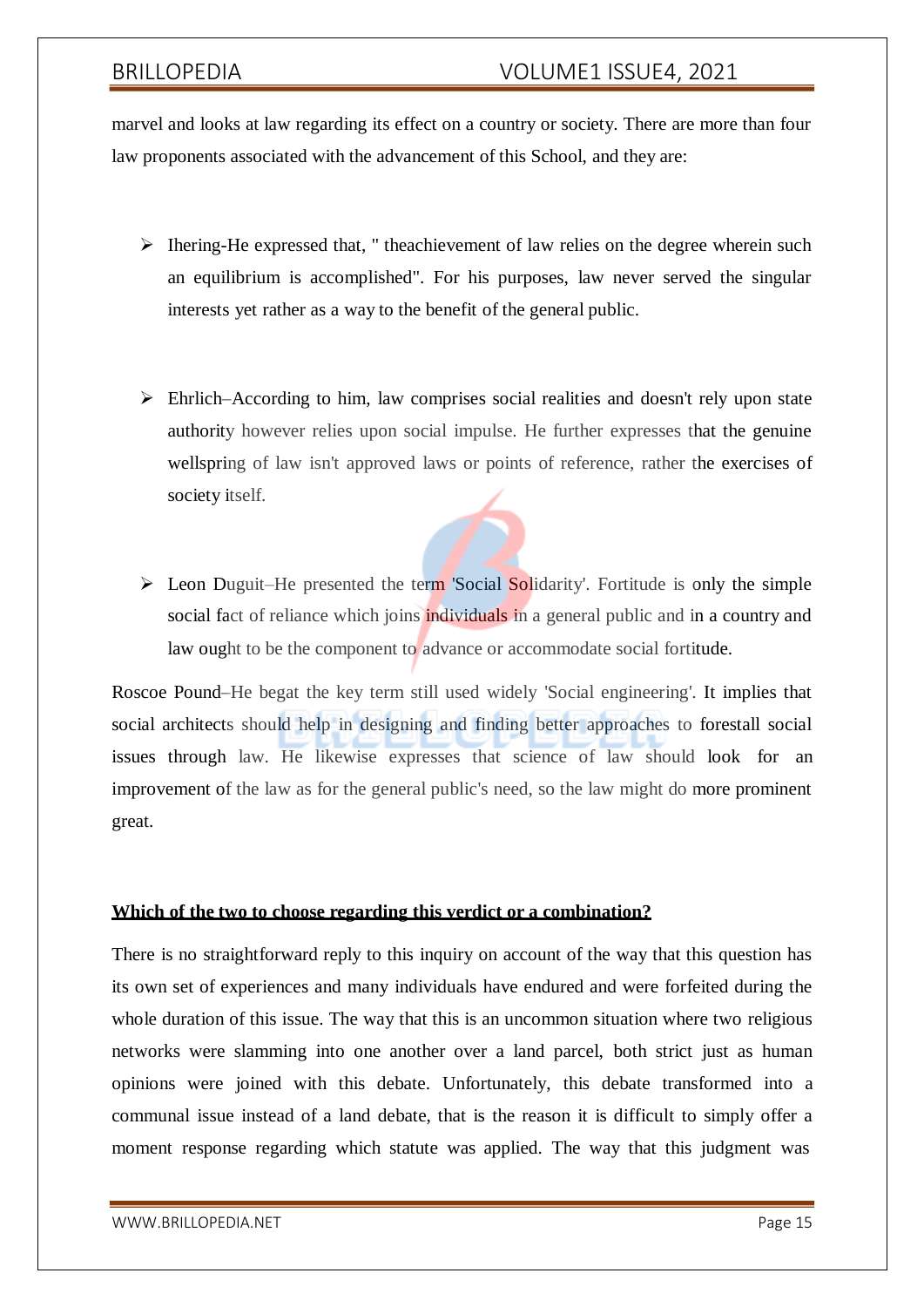collectively articulated by the Hon'ble seat and the creator is as yet not known, this itself shows how genuine the judgment was to the whole country.

This judgment is absolutely founded on the pertinence of the verifiable proof set by the two sides. Presently, going to the decision and afterward clarifying the law behind it. The Hon'ble Supreme Court of India, was fulfilled and persuaded by the recorded proof and contentions set forth by the Hindu side and the decision was agreeable to them, allowing the Hindu people group to assemble the holy temple and claim the contested land however under the watchful eye of doing as such, the court coordinated that the Central Government will establish a trust who will be dealing with the development of the Temple in Ayodhya. Though, the judgment likewise held that it doesn't legitimize the despoiling and destruction of the Mosque and it expresses that it was contrary to law and order and further offers the Muslim side a piece of 5 ac of land.

As prior expressed the whole judgment depends on verifiable proof, traditions, confidence and convictions. This unquestionably demonstrates that the way of thinking or the statute liked by the Hon'ble court was fairly the Historical school, as just this historical school centres around religion, convictions, customs as a wellspring of law. The proof given by the Hindu side showed restrictive rights over the contested land. The way that the Mosque was before destroyed by the karsevaks and nobody was punished for something very similar, still remaining parts a central issue against the Government and the legal executive with regards to whether hordes are held responsible in such a circumstance. Unmistakably, the destruction of the Mosque is and will consistently be a dim day for our Country's established standards and the rights which our constitution promises us. In the judgment, you'll discover words like, convictions, customs, religion, confidence on various occasions.

This judgment isn't totally founded on the standards of the very expected historical school, rather it has a little touch to the Sociological school, as one can't overlook that the said way of thinking depends on the connection of law with the general public and law changes according to the necessities of the evolving society. This judgment attempted to zero in on something very similar, as before this last decision by the Apex court, different courts since the nineteenth Century, either attempted to resolve the question by preventing the Hindu people group from having any rights over the land and later in the 2010 Allahabad High Court decision, it attempted to oblige both the sides and split the land between the gatherings. We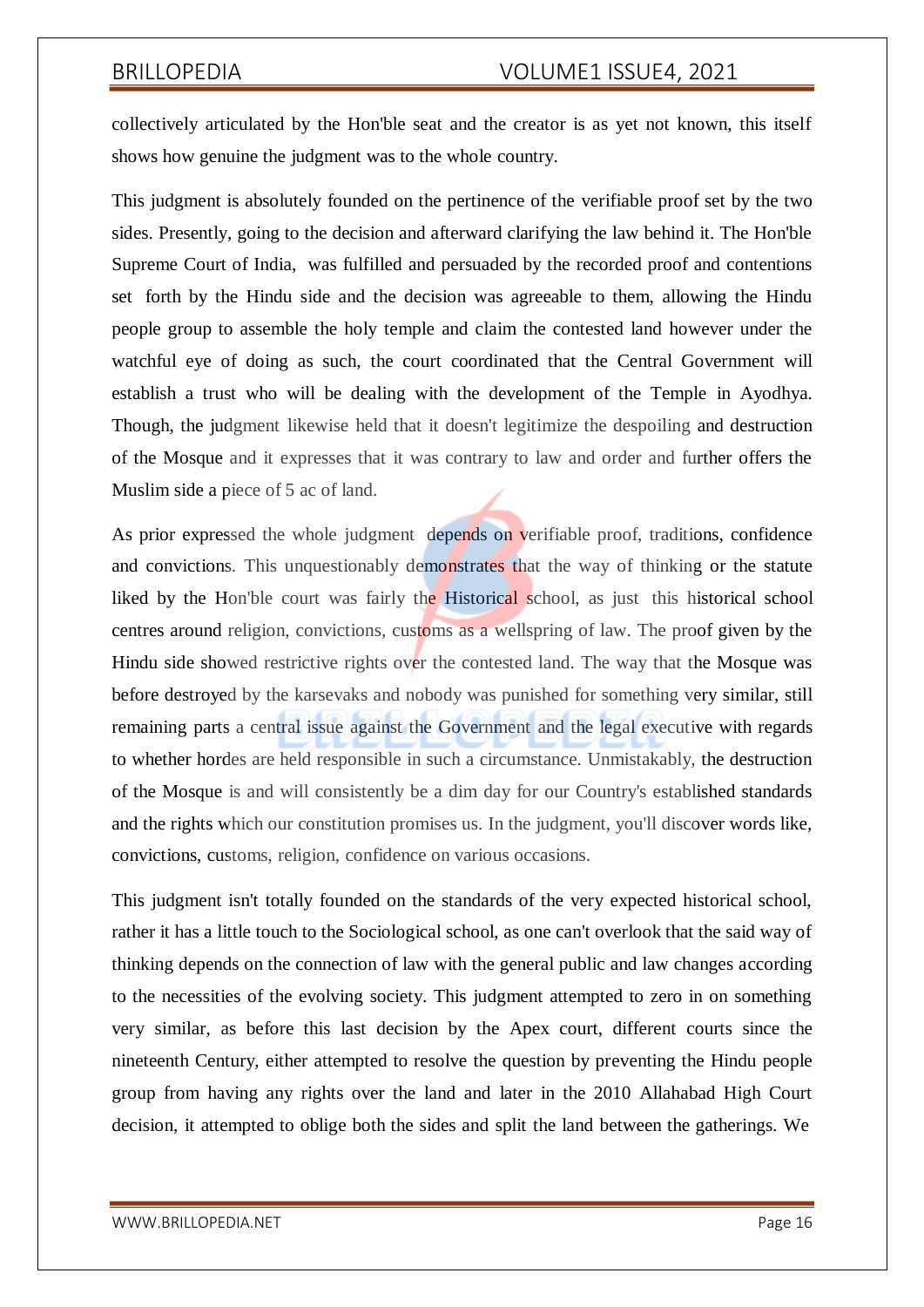can see that the law in regards to the title of the land was changing right from the principal question.

Henceforth, to gauge which side of the suit had a more grounded guarantee against the contested land, the Hon'ble court depended on the Historical school of law, and to refuse the past decisions, the court has depended on the Sociological school of law.<sup>7</sup>

# **Analysis of the historic Ayodhya verdict**

This verdict had a massive context in the sense that it dissolved hundreds of years' worth tensions between these two massive communities of the Muslims and the Hindus. This verdict set a new standard of deciding complex disputes that have remained intertwined in the very foundations of the magnificent country that is India and the benchmark for sensitive issue dissolvement was set very high not just in India but around the world. This was a sensitive issue for numerous causes. First it involved literally one of the extremely vitalHindupilgrimage that could be thought of that is the Ram JanmBhumi situated in Uttar Pradesh's prestigious city Ayodhya. Secondly it also involved the matter of destruction of one of the highly disputedBabriMasjeedthat was constructed by the Mughal King Babur in the 16<sup>th</sup> century. Now this was highly controversial as to on which structure theBabriMasjeed situated on, but it was quite clear as per to the 2003 (Archaeological survey of India) report that concluded that there had beenremainsof a monument that was not a masjid by the assistant sub inspector though not clearly remnants of a Hindu temple. This gave strength to the perceptions regarding Mughals especially to the reign of Babur that he had the habit of destroying pre established temples and building masjids in their place. This was the perception as made in the minds of the judges as well as in the minds of the common people. While the court also didn't in any way justify the demolition of Babri Masjid 1n 1992and termed it against the rule of the law. But let us say that if there was an instance that there was not even an iota of evidence that there was a Ram temple before the Babri Masjid, simply because it is not impossible to completely destroy a structure without leaving its parts beneath the building that is newly built for the reason architectures even in the Mughal period were capable enough but you cannot fight against the religious and customs that have been going from many years. Not just Hindus but even Muslims were of the opinion that the place of

<sup>7</sup> iPleaders. 2021. *Jurisprudence behind the Ayodhya verdict - iPleaders*. [online] Available at: <https://blog.ipleaders.in/jurisprudence-behind-the-ayodhya-verdict/> [Accessed 9 October 2021].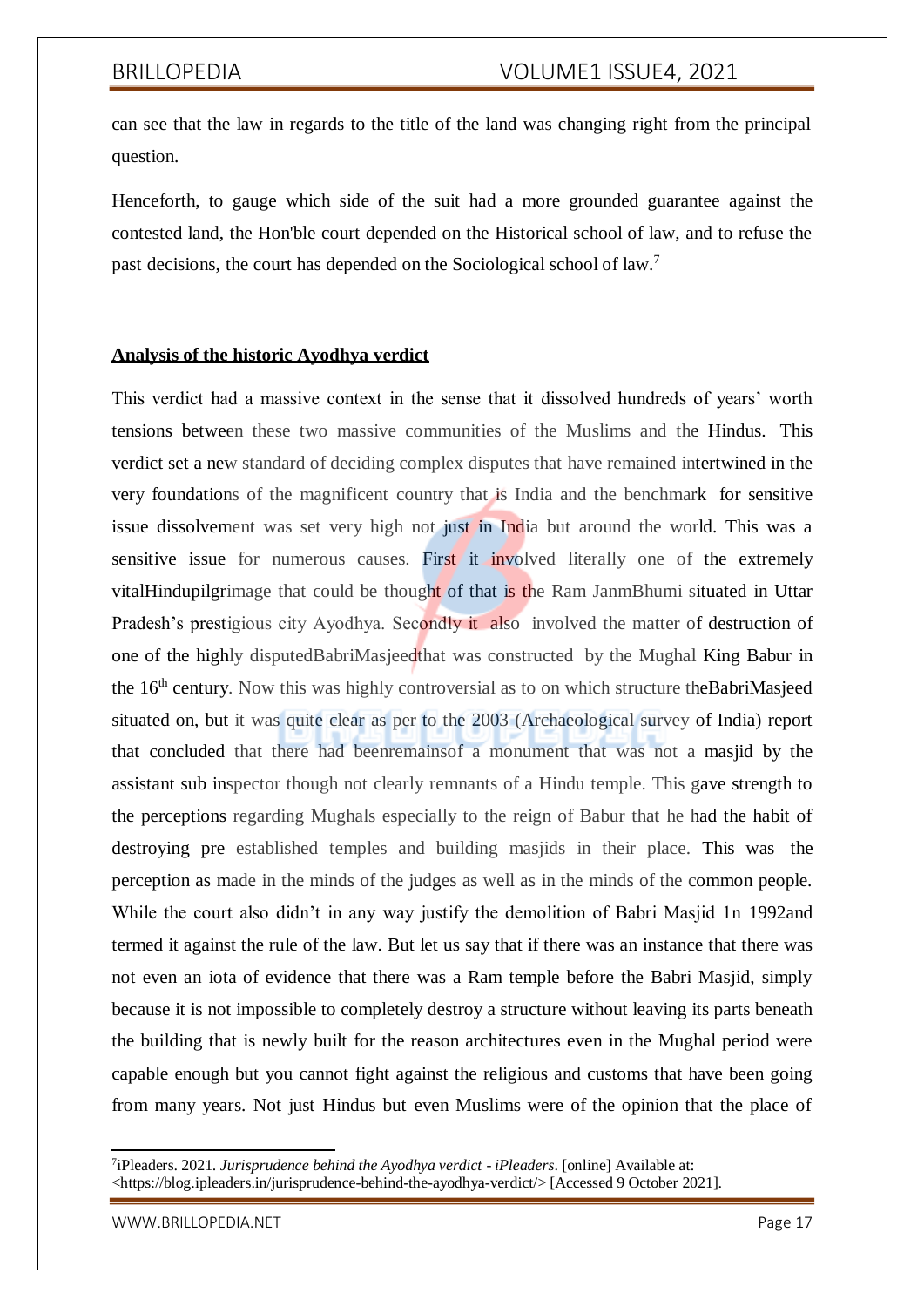contention was Ram Janamsthan and even Muslimsmany witnesses as examined by the courts) referred to it as Babri Masjid built on the Ram Janamsthan. Adding to the fact that "Muslims had not been offering namaz in the particular building from as early as the 1940s.Let's say even if the Muslims had some claim to the property but the truth is that there is no religious significance from the point of view of the Muslims as there is no offering of namaz or any kind of Muslim rituals on the site. Hence this matter was more of a proprietary issue to the Muslims and a right to worship for Hindus. It is a well-established fact that right to property is no longer a fundamental right but a constitutional right under article 300 A.<sup>8</sup> Whereas Freedom of religion falls under article  $25-28$  of the Indian constitution<sup>9</sup> which also includes the right to worship, it is because One cannot fulfil the obligations of his/her religion without the right to worship unconditionally." If a conflict between them is to happen though of course there would be attempts to harmonise both these rights but it is also for sure that fundamental right will prevail over the legal right in this case however court didn't let the proprietary right get vanquished completely as the honourable court even granted 5 ac (short for acre)at a prominent place in the city of Ayodhya. In such cases it is very key to look at the key picture and not the side factors. It has to be taken into consideration that ram janam Bhoomi had been worshipped since long by the Hindus, on the other hand Muslims had no such claim, let alone they didn't even perform namaz at that place since long. What grave injustice it would have been in terms of fundamental right violation of the Hindu community. Hindus had the full faith, and unconditional devotion to Lord ram while it was no such case for the Muslims. Muslims could easily build there masjid anywhere else in Ayodhya and it would be just another masjid to them but there cannot be another Ram janamBhoomi. Even let us assume that there was a normal namazada(Muslim form of worship) in the babri masjid but the masjid itself is not that important to them as the Ram JanamBhumi to the Hindus. An alternate masjid nearby could be setup and same all routine prayers could have been done and it would make no difference to them. Hence even if there is a clash of two rights of worship hence right to freedom of Religion, we still have to look which side has the superior claim. Ram JanmaBhoomi in this case is like mecca-medina to Muslims, golden temple to Sikhs, St. Peter's Basilica church in Vatican City and I can go on and on. But the point here is the feelings, devotion and strong fundamental rights attached to that place cannot be replicated in any other place and this is the reason why this judgement is significant because it upholds the

[WWW.BRILLOPEDIA.NET](http://www.brillopedia.net/) And the state of the state of the state of the state of the state of the state of the state of the state of the state of the state of the state of the state of the state of the state of the state of the

<sup>8</sup>2021. [ebook] Available at: <https://legislative.gov.in/sites/default/files/COI\_1.pdf> [Accessed 9 October 2021].

<sup>&</sup>lt;sup>9</sup> ibid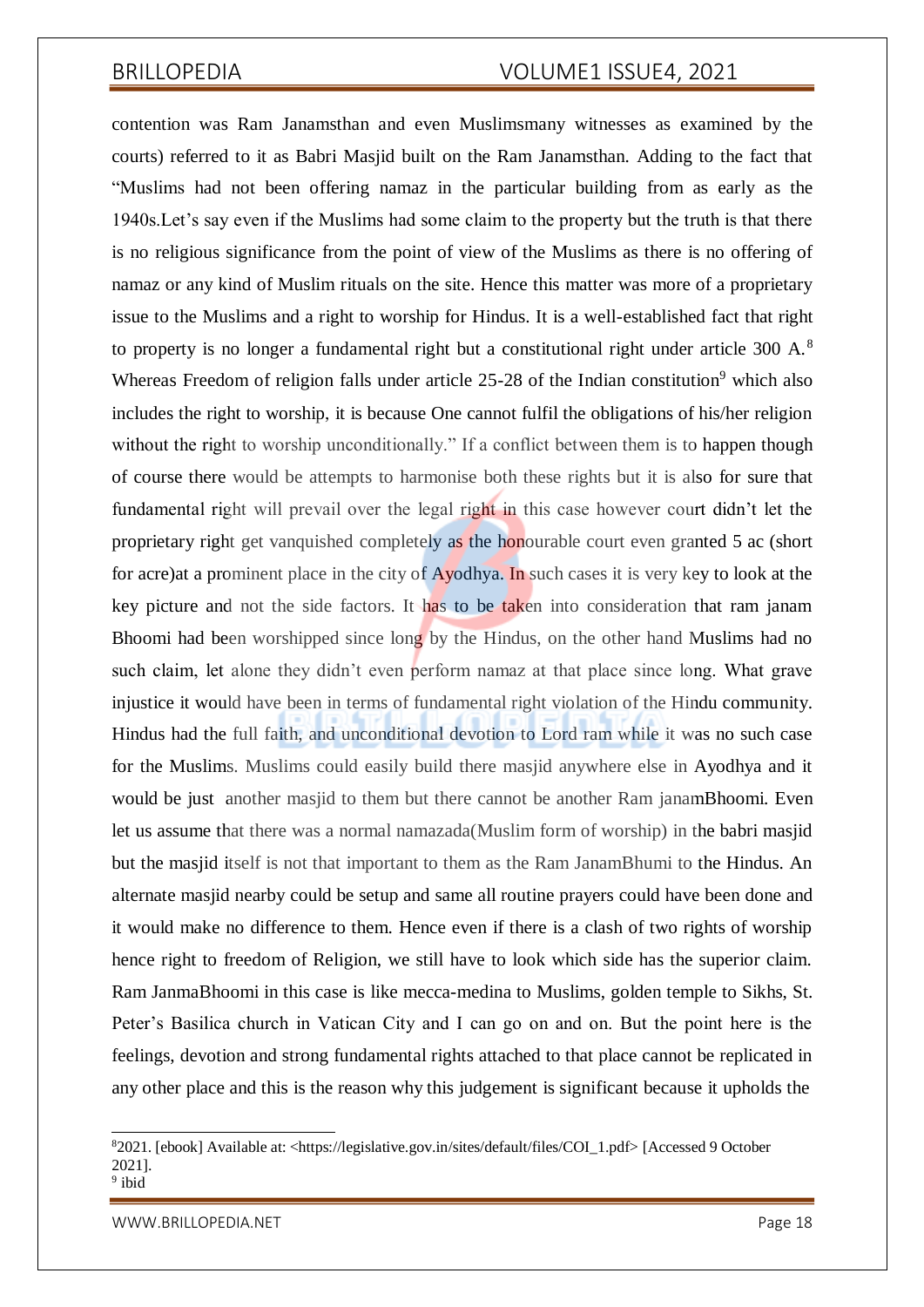highest value of the rights that are fundamental rights the spirit to this sacred constitution and the strength of the people of the country. Other factual things include the not giving the entire possession of the land to NirmohiAkhada instead being given a representation in the trust to be formed for temple re building, this was done in order to prevent any sort of possible corruption in the building of the temple because if all reigns are in one party's hands it may lead to questionable decisions, and no one wants that in any case let alone in re building of such an important temple. $10$ 

### **Conclusion**

This entire case has been a long, painful, confusing roller coaster ride for the parties involved as well as the people of the country. But the end result has been liberating and refreshing. This judgement has established a very high bench mark for settling complex and sensitive issues. It was really impressive the way supreme court handled all the political, social, media pressure and delivered a judgement based on facts to some extent but most importantly upholding the spirit of right to freedom of religion. This judgement was a proof and a model example for budding lawyers how to overcome pressure situations and rise to the zenith even when no one expects you to have your chins up. Hon'ble Allahabad high court's judgement in 2010 tried to dodge the bullet by dividing the land into three separate parts. But that of course didn't work and only worked as clarified butter(ghee) in this already fired up issue. What followed was social unrest and bereavement of their beloved Shree Ram in the headsof hoi polloi.

But all changed with this remarkable verdict, it took into account several government gazettes during the Britishraajreferring to the Ram JanmBhoomi and even those documents referred the land as Ram janamsthan, further the report of ASI 2003 was deeply analysed and ascertained that there was not at all a mosque there before building the BabriMasjeed and it even sounds illogical from the conquerors that were Mughals point of view why would Babur break one mosque to build another ?when he could have simply chosen another place on the other hand they (especially Babur)<sup>11</sup> was infamous for destroying native infrastructure

<sup>10</sup> iPleaders. 2021. *Ayodhya Case: India's longest running Dispute - iPleaders*. [online] Available at:

<sup>&</sup>lt;https://blog.ipleaders.in/ayodhya-dispute-case/> [Accessed 9 October 2021].

<sup>11</sup> Babur, Elliot, H. and Dowson, J., 2006. *Tuzak-i Babari*. Lahore: Sang-e-Meel Publications, pp.272,275.